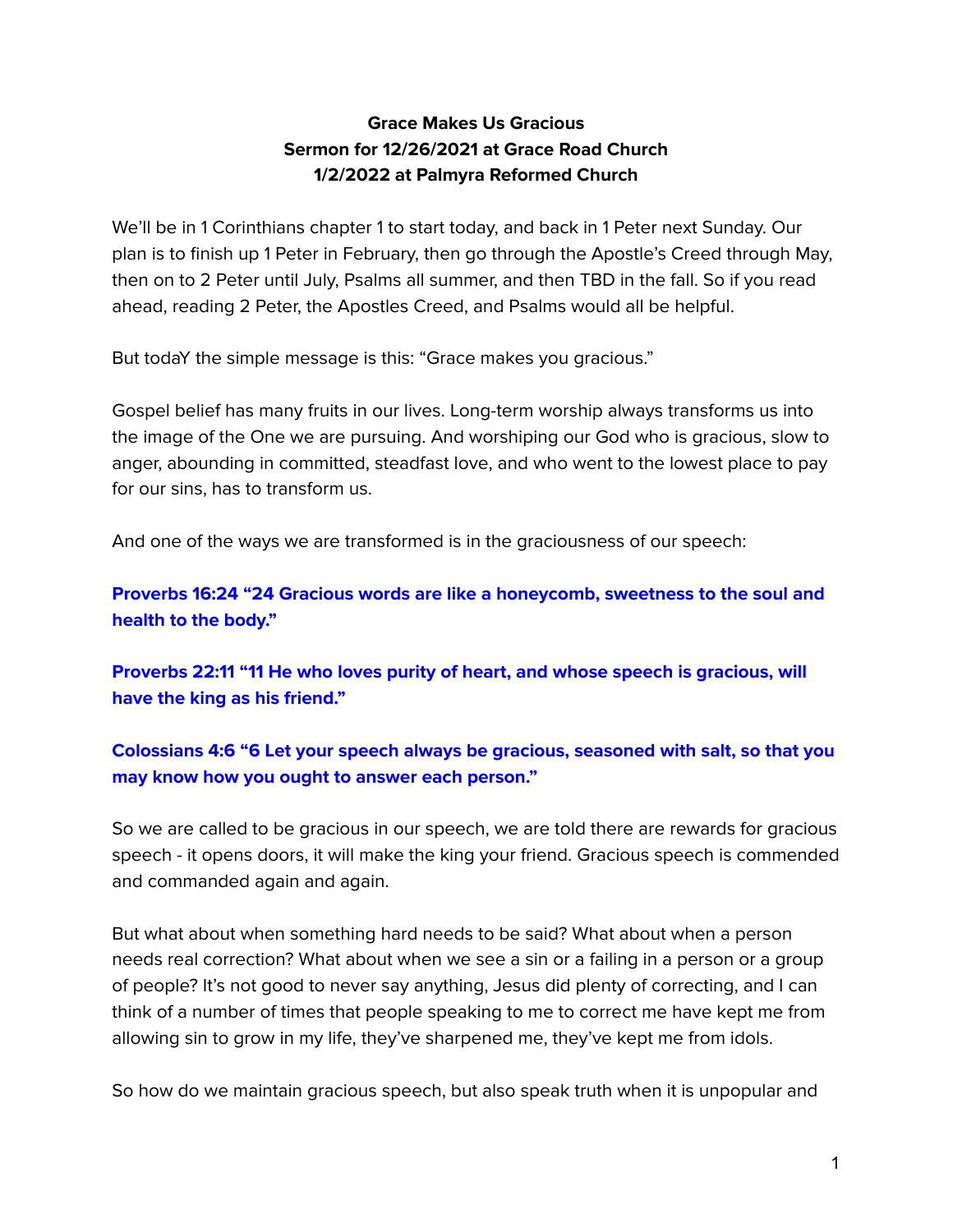not necessarily appreciated, and speak to correct and be really helpful? I would guess, based on what I see on social media, that we haven't mastered this balance yet.

But I think there's a place where we do see that balance in the New Testament. And maybe surprisingly, it is in the apostle Paul. He gets a bad reputation for being too blunt and harsh because of the boldness of his writing, but listen to how he instructs Timothy:

**2 Timothy 2:23-26 "23 Have nothing to do with foolish, ignorant controversies; you know that they breed quarrels. 24 And the Lord's servant must not be quarrelsome but kind to everyone, able to teach, patiently enduring evil, 25 correcting his opponents with gentleness. God may perhaps grant them repentance leading to a knowledge of the truth, 26 and they may come to their senses and escape from the snare of the devil, after being captured by him to do his will."**

He gives this picture of someone who doesn't jump into dumb controversies and quarrels. Who is kind to everyone, including his opponents, knows his stuff (able to teach), but patiently endures evil from others while only correcting them with gentleness.

And his whole hope is that they would turn from their destructive belief or practice and escape a snare. He's correcting people, but he is patient with them, absorbing the evil they're spewing at him, while still trying to patiently help them come to their senses.

And you see this in Paul in 1 Corinthians as well.

Paul wrote to the Corinthians church to help them, and they were a church with problems.

They had the sins that most young, urban, churches have: pride, divisions, going to church to get something out of the church instead of wanting to serve and love one another.

They were suspicious of one another, assuming those that weren't on the same page as them with all of their practices were somehow beneath them or ignorant or unclean. It seems the upper class Christians became elitist and snobby and disregarded the poor. And then on top of that they had moral sins galore in the church like sexual sins and divorces without grounds.

So Paul wrote 1 Corinthians with the epic hope of cleaning up the Corinthian church.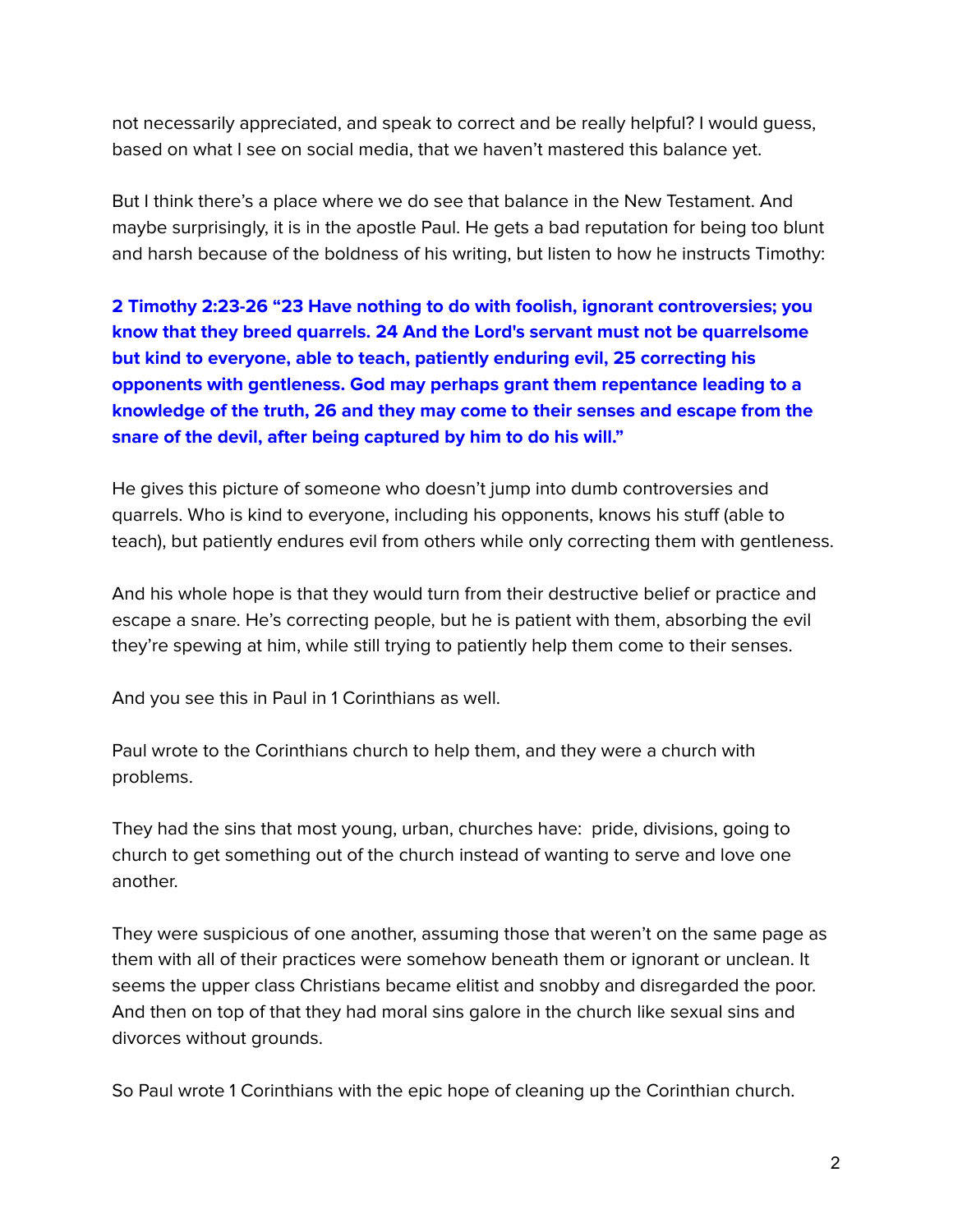And what made it all the more challenging for Paul is that many of them didn't respect him at all. <sup>1</sup> They denied that Paul even was a legitimate apostle. So with no authority in many of their eyes, Paul set out to correct this church with graciousness. And we won't look at the individual issues that Paul had to correct them for, that would require a study of the whole book. But we will look at how Paul was able to graciously correct these erring Christians (and if 2 Corinthians is any indicator, it seemed to work!)

**1 Corinthians 1 4 I give thanks to my God always for you because of the grace of God that was given you in Christ Jesus, 5 that in every way you were enriched in him in all speech and all knowledge-- 6 even as the testimony about Christ was confirmed among you-- 7 so that you are not lacking in any spiritual gift, as you wait for the revealing of our Lord Jesus Christ, 8 who will sustain you to the end, guiltless in the day of our Lord Jesus Christ. 9 God is faithful, by whom you were called into the fellowship of his Son, Jesus Christ our Lord.**

So Paul starts with thankfulness.

## **1) To correct others, we have to be more aware of the evidence of God's grace in them than we are of their failings.**

So Paul writes to correct them, but first comes on strong with his thanksgiving for them. He thanks God that they have received God's grace.

And then he commends them in a number of areas of their lives where they are far from perfect and very flawed, but where he still sees evidence of God's grace.

He thanks God that they are enriched in speech and knowledge and spiritual gifts. But in chapters 12 and 14, he is going to be correcting them for their abuse of their gifts. He still sees evidence of God's grace in them.

He commends them because they are *anticipating the return of Jesus* even though they would probably be pretty embarrassed at the way they were living if he came back today.

He commends them for their knowledge, even though he later tells them that their knowledge made them arrogant, or puffed them up.

<sup>1</sup> See 1 Corinthians chapter 9 and 2 Corinthians 11 for Paul's struggle with those that didn't believe he was an apostle, and who believed he was inferior to the "super-apostles."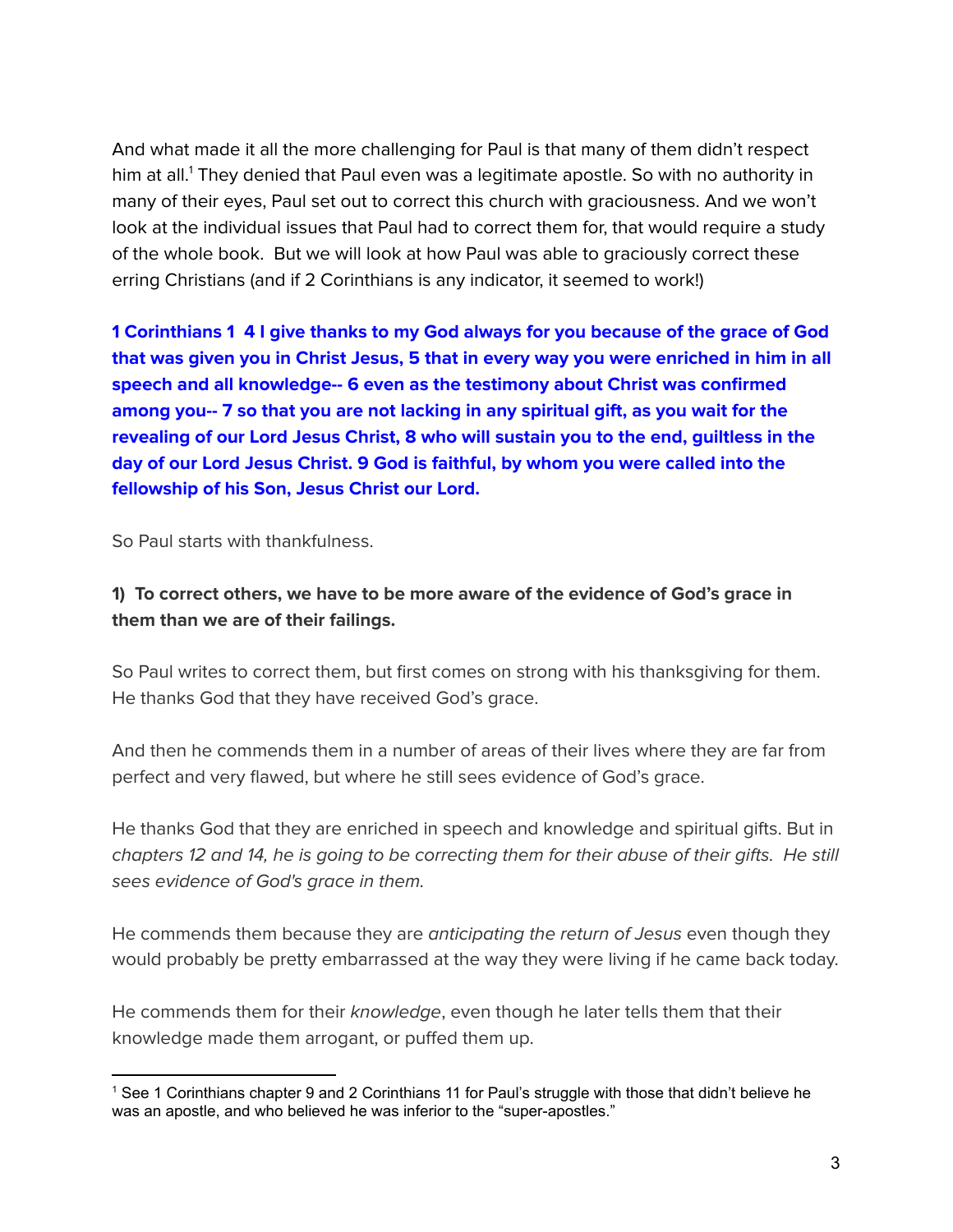He is calling out all of this evidence of God's grace in their lives. He is genuinely thankful for these people.

This is hard when you see something in someone that needs to be corrected. It is easy for their deficiency to dominate your view of them. Paul was fully aware of their deficiencies, but he was dominated by his awareness that God was at work, and he commended them for the areas God was at work in them.

He helped when he saw deficiencies, but actively looked for evidence of God's grace.

This is the opposite of my default mode. My default mode is to look for problems so I can start fixing them. That feels like the most productive thing to do for me, because stuff that is right about people can be left alone - that doesn't need attention because its all set. I wake up looking for a hole in the boat. Give me something to fix. And if it ain't broke, I'll ignore it.

But Paul didn't approach people that way. He was a go-getter, he was a problem solver, he was type A, but he was able to step back and genuinely enjoy the work of God in the hearts of messed up people.

And he was able to commend them.

So if you think about the people around you that you would like to help, are you so affected by their deficiencies that you could never commend them for their strengths? If that is your posture, you'll never be able to correct them with any persuasiveness.

And if you haven't invested in them relationally, it is unlikely they'll listen to you. Paul knew these people well enough to be able to speak of their strengths and weaknesses with real authority.

According to Acts 18:11-12, Paul had spent 18 months in Corinth, teaching them the word. He was known for laboring long hours to teach people the word, he had close relational connections, he sacrificed for them. They knew him and he knew them.

In chapter 16 of this book, Paul names names left and right of the people who ministered in Corinth, and who ministered to Paul from Corinth. He had spent enough time getting his hands dirty getting to know these gifted but deficient people and knowing them well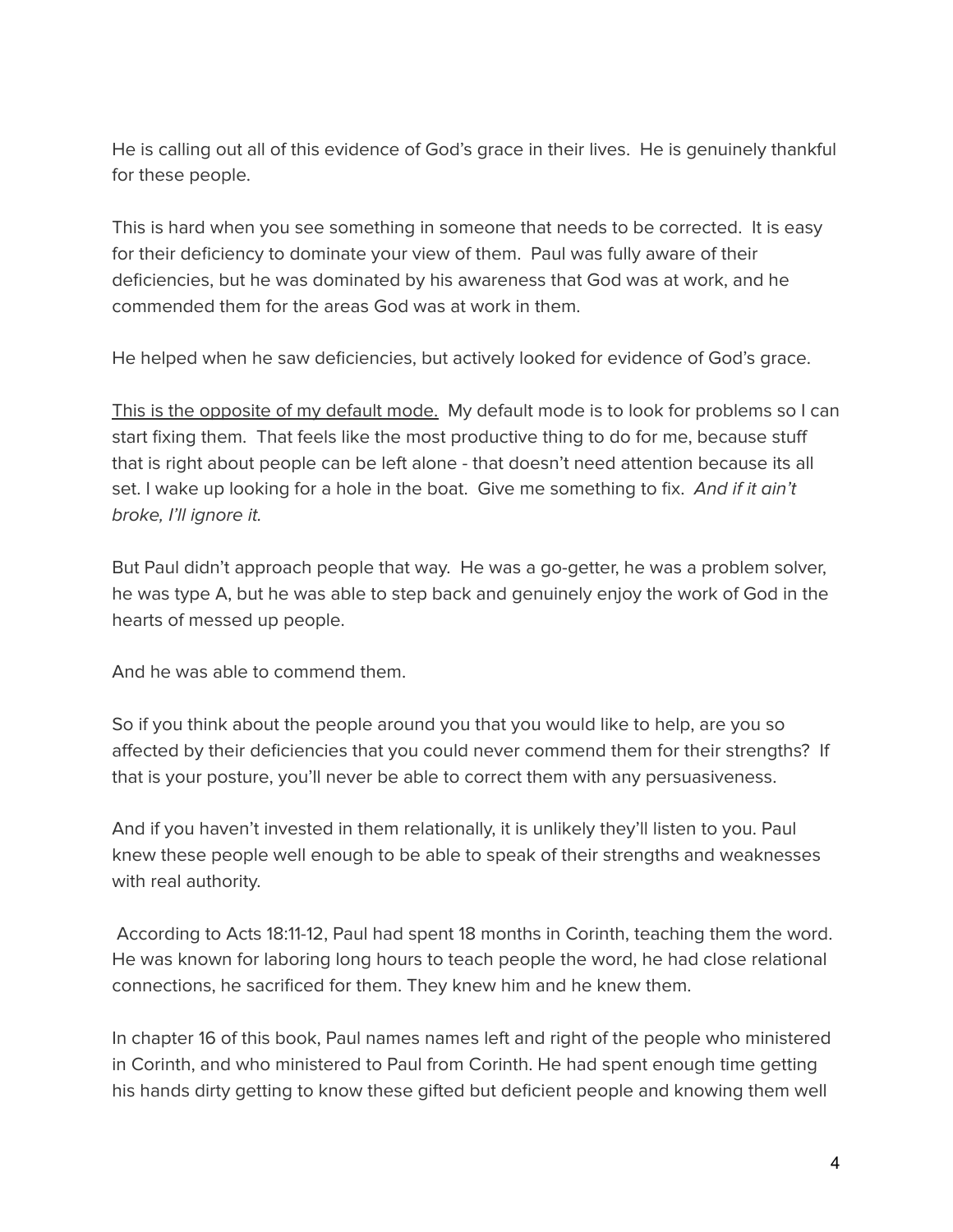enough to be able to speak with some authority about what their lives were like, for good and for evil.

It hasn't been uncommon during the pandemic for our pastors to get emails that are often quite angry at those other people in the church. People see others as part of a group of unnamed people who are all egregious in some way and want me to fix those other people.

But I've never gotten an email that said, "I could use your help with Bob. I felt like his position on this issue was wrong, so I asked him to lunch, we talked for a couple of hours, I heard him out, we prayed together, and now I think he's an even worse person than I thought he was before." Usually, they say, "I actually understand Bob better now" and don't need help - because they no longer see Bob as a problem to solve but as a person with strengths and weaknesses.

If we see people as nameless and obscure parts of a problem group, we will never be able to effectively correct them.

There is little hope of ever effectively correcting people without a previous relationship. This is why we as pastors are commanded to be relationally connected to the people in our church. 1 Peter 5:2 will tell us "**2** shepherd the flock of God that is among you…" (not beneath you, not removed from you, but among you. You have to know the people you want to lead, and church leadership is hopeless without it.)

So Paul knows the people he is trying to correct, he knows them by name, he knows their strengths and weaknesses. And is more aware of the evidence of God's grace in them then he is aware of their failings.

And this is not just technique - its not just, "Say three nice things to a person before you correct them." People can smell when you're trying to soften them up so you can drop a bomb. They don't want a shady sales technique.

Its not just a technique, but a genuine awareness of God's grace in their lives. You really see that grace in them.

## **You view people through the rose-colored glasses of grace.**

But should Christians really do that? Should they focus so much on grace in people's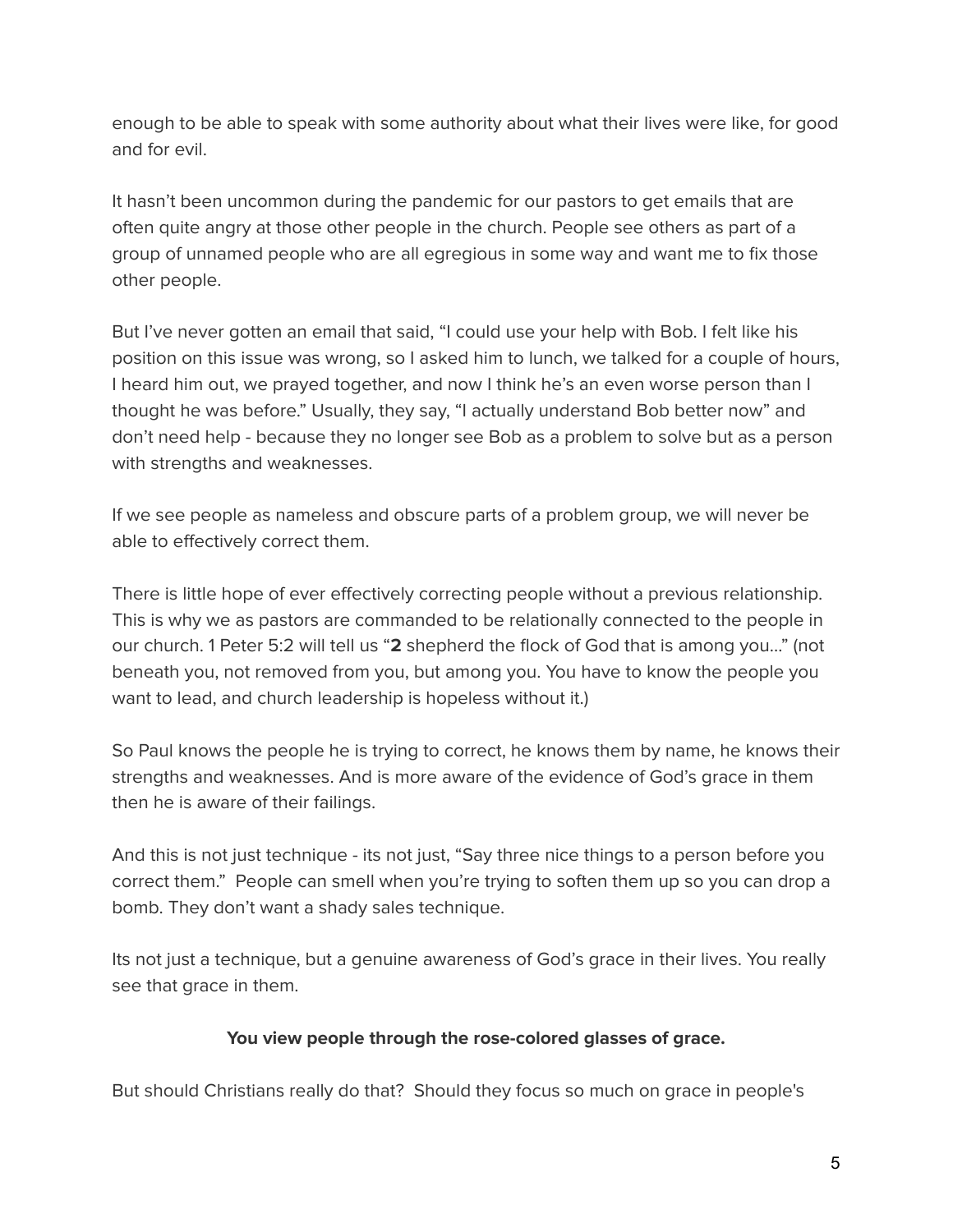lives, especially when there are real problems in them?

Turn for a second over to 1 Corinthians 4:5

As followers of Christ, we need to take our cues from Christ. We need to follow his pattern. And I think that even He does this with Christians.

# **1 Corinthians 4:5 Therefore do not pronounce judgment before the time, before the Lord comes, who will bring to light the things now hidden in darkness and will disclose the purposes of the heart. Then each one will receive his commendation from God.**

So he says that God is coming as a judge. He is going to judge our hearts. And for me, I would think that would be a bad day. God knows every motive. Every wrong thought. Every intent. Every insult that I thought but didn't speak.

But this says, "God is going to disclose the purposes of the heart. Then each one will receive…wrath? A disappointed lecture from God? God's expression of displeasure?"

No - a commendation. God will commend me. Reward me. Me?

God will disclose my heart and then commend me? How could that be?

Its grace. Christ has taken away my sins and reproach. There is no condemnation for those who are in Christ Jesus.

If he is going to do that for me, then surely I can do that for others. Surely I can commend them for the evidence of God's grace in their lives, and really feel that way.

Because grace makes you gracious.

If I have experienced the grace of God in my salvation, if I am experiencing the grace of God in his constant patience with me in my day-to-day sins and failings, and if I will experience his grace yet again on judgment day - if I believe all of that, won't I be gracious with others?

Grace has to make you gracious.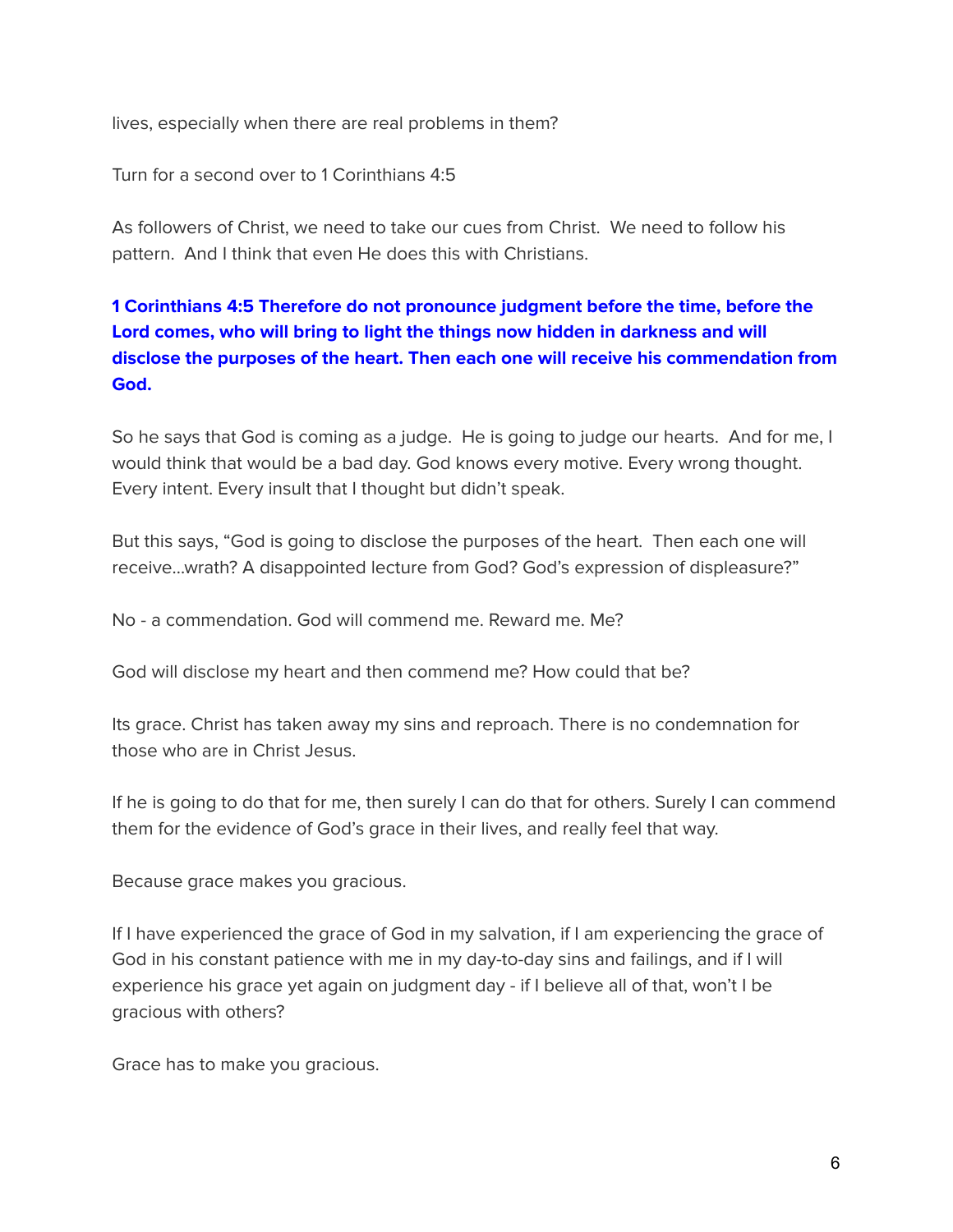So to correct people well, we have to be more aware of God working in people than we are of their deficiencies. We also have to...

#### **2) To correct others, we have to be committed to those we correct.**

This church in Corinth was pretty messed up. But despite their failings, he is willing to be associated with them, and doesn't even mind having his name being attached to them. In fact, he goes so far as to say in chapter 9:

## **1 Corinthians 9:2 "You are the seal of my apostleship"**.

In other words, you folks ARE the evidence that I am a legitimate apostle.

If this were me, I'd probably try to distance myself from the church at Corinth. If I had to make up a resume to get a pastor job somewhere, I'm probably not going to put on that I started the Corinthian church.

Paul started the Ephesian church which started dozens of others. That looks good on your resume'. He started the church at Philadelphia that was persevering faithfully. But he boldly puts Corinth on his resume'. Thessalonika goes on the resume- they were persecuted but still joyful. Philippi goes on the resume - they became so generous and helpful to the spread of the Gospel.

Corinth wouldn't go on my resume'. I'd be sitting for the job interview and they'd ask, "I see there is an 18 month gap in your resume here, what did you do then?" I made tents. Let's leave it at that.

But Paul is committed to this messed up church and says- you are the seal of my legitimacy in the ministry.

They'd say, "So you planted the church at Corinth. The church with all of that immorality and backbiting and fighting, guys getting drunk on communion wine and stealing food from the poor? That's your work?"

And he says, "Yep, they're the evidence that I'm a good pastor!"

He didn't distance himself from them at all. He wasn't at all ashamed of them. These people, that everyone else was treating like the deplorables, were the people that Paul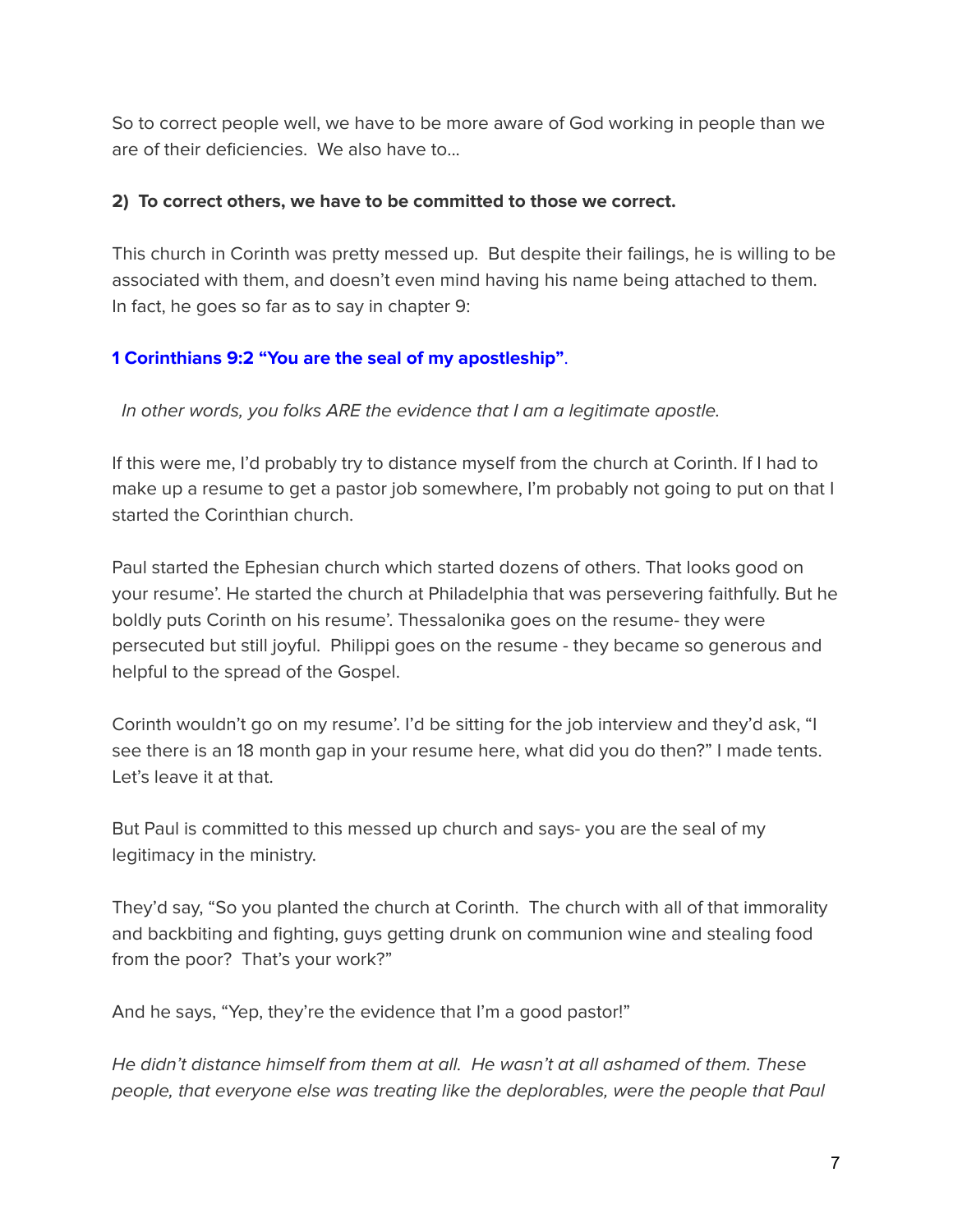#### loved and wouldn't hide his connection with them.

To commend them took a big risk: he was commending people who had a lot wrong in their lives. Which meant that others, who knew what they were really like, wouldn't respect Paul anymore because his judgment was obviously so poor.

When you start saying someone is great, everybody who knows them well is going to think you're an idiot. Paul was willing to accept that.

He was willing to accept the religious folks not respecting him because of who he was associating with and tying his name to.

But he was willing to be committed to them even if it got hard for him.

And that's how we need to be if our correction is going to be heard.

We have to be like Paul and not attach our egos to those we are trying to help.

**You see parents make this mistake sometime**s - we find our identity and sense of sufficiency in the performance of our children. So if our kids don't perform, we get extra angry when people are watching. Because they reflect on me - they are there to reflect my glory and when they tarnish it they get my wrath. They make me look bad and that gets me upset.

**Or on the other hand**, some parents never believe that their kids would do anything wrong. Because to admit that would be to admit something that would reflect negatively on me as a parent. So they deny the reality of their kids' failings.

**OR if you are at work** and someone you supervise keeps messing up. You almost feel this need to belittle them to others so that nobody will think their mistakes were because of you. You have to distance yourself from them so that you can be seen as a success.

Paul didn't get his identity from his successes, but from Christ's success.

He had a strong sense that he was loved and accepted by God because of Jesus, so if people rejected him, he would be ok.

Paul really got his sense of identity and sufficiency and worthiness from the fact that he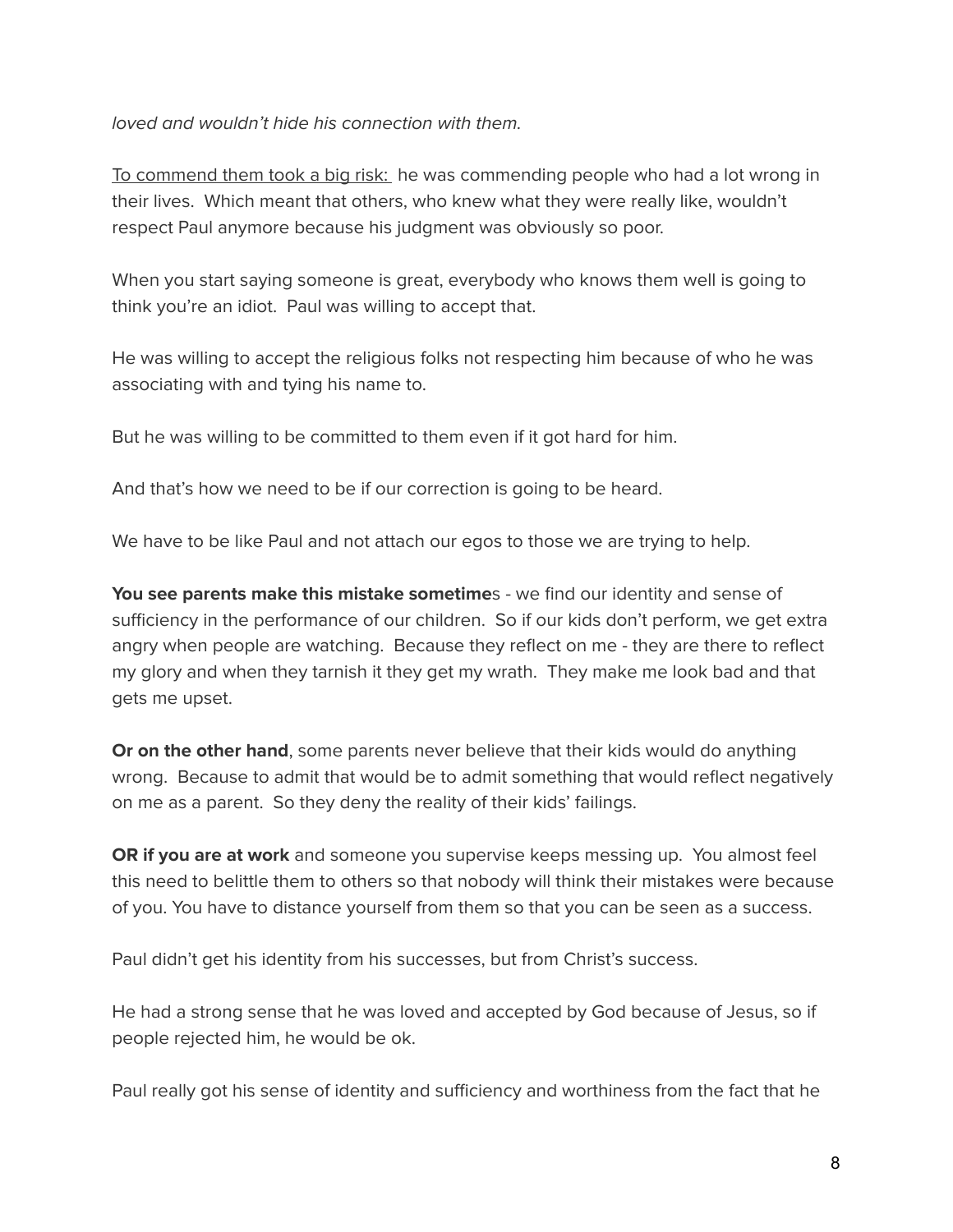was a Christian: he was loved and accepted by God not because he produced great results as a pastor but because of Jesus' death for him on the cross.

That gave him the ground to correct someone, not as a needy person who had to have them perform so he could get his glory, but as one who was just helpful unconditionally.

And you also see in Paul a genuine confidence that God was at work in these people.

### **3) To correct others, we have to be confident in God's work in them.**

Look again at our main passage, 1 Corinthians 1:4-9.

In this passage, Paul keeps talking about God's work in these people: what he had done for them, and what he was sure God would do for them:

**1 Corinthians 1:4-9 4 I give thanks to my God always for you because of the grace of God that was given you in Christ Jesus, 5 that in every way you were enriched in him in all speech and all knowledge-- 6 even as the testimony about Christ was confirmed among you-- 7 so that you are not lacking in any spiritual gift, as you wait for the revealing of our Lord Jesus Christ, 8 who will sustain you to the end, guiltless in the day of our Lord Jesus Christ. 9 God is faithful, by whom you were called into the fellowship of his Son, Jesus Christ our Lord.**

He knew that God had started something in them. He had given them his grace.

And he was confident that God finishes what he starts, and that He would be the one to sustain them until the end and be faithful to them.

Paul understood that God was the Father of these misfit children in Corinth, God was in control. Paul knew that Paul couldn't fix these people, only God could. And God would - God would be faithful to his errant children.

Paul writes in

**Philippians 1:6 "And I am sure of this, that he who began a good work in you will bring it to completion at the day of Jesus Christ."**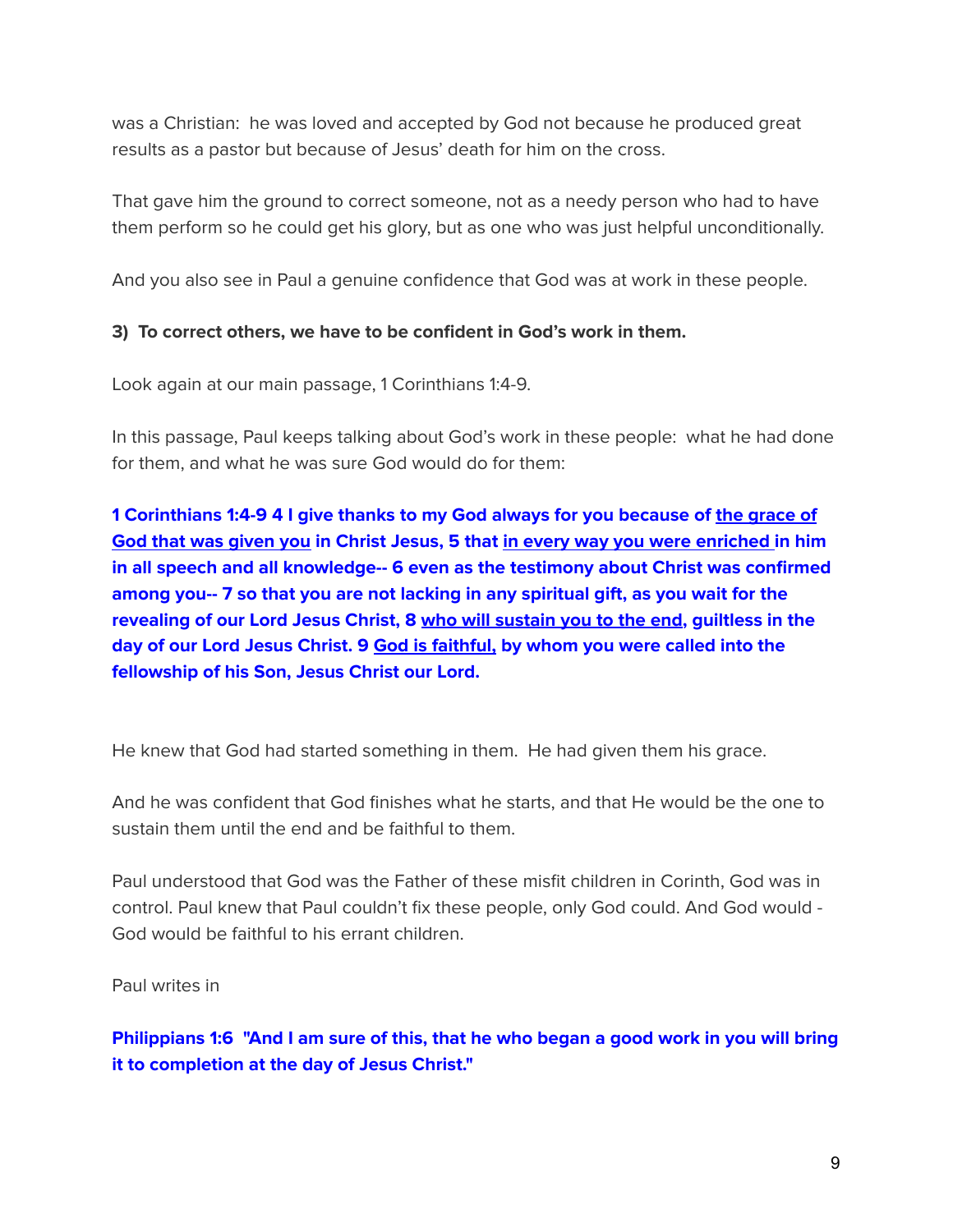He had real faith that God would continue to change them. So he could look at them and their flaws, and see past them to the God who was at work in them.

When our kids were little and learning to walk, we would stand over them and they'd reach up and hold our hands while they walked along. And they would stumble all over, like a marionette, and we were constantly catching them and pulling them up so even when they stumbled they'd be able to stay on their feet.

Now if you didn't see the parent there holding them up, it would be a really scary thing to watch them walk. You'd think they were constantly ready to crash. But if you see a parent there, then you know its going to be OK, because dad isn't going to let him fall and crack his head. He cares for his kid.

And Paul was able to look at these Corinthian Christians and see them stumbling all over the place, but he lived among them for 18 months. During that time, he saw God work on them, even in some small ways. He saw some changes, he saw evidence of God's grace, he knew God was among them.

And now they're a mess, but God doesn't let go of his kids, and He always finishes what He starts.

Paul is able to see past the stumbling baby to the faithful Father who is helping them walk, and because he is confident in the Father, he is confident in the baby.

# **Because God is a faithful Father shepherding his children, Paul is able to look into the chaos and see something beautiful.**

Paul had a huge faith in God that knew how He worked. Paul had seen it before, God had to start somewhere, but soon they would be established and be made BLAMELESS.

He knew that God works with the worst of sinners to wash them, and on the day of Jesus return they would stand before Christ as a radiant bride because God had washed them up.

If we know God and we know His faithfulness, we can have confidence that his kids will be sustained.

And if we really believe in this grace, it makes us gracious.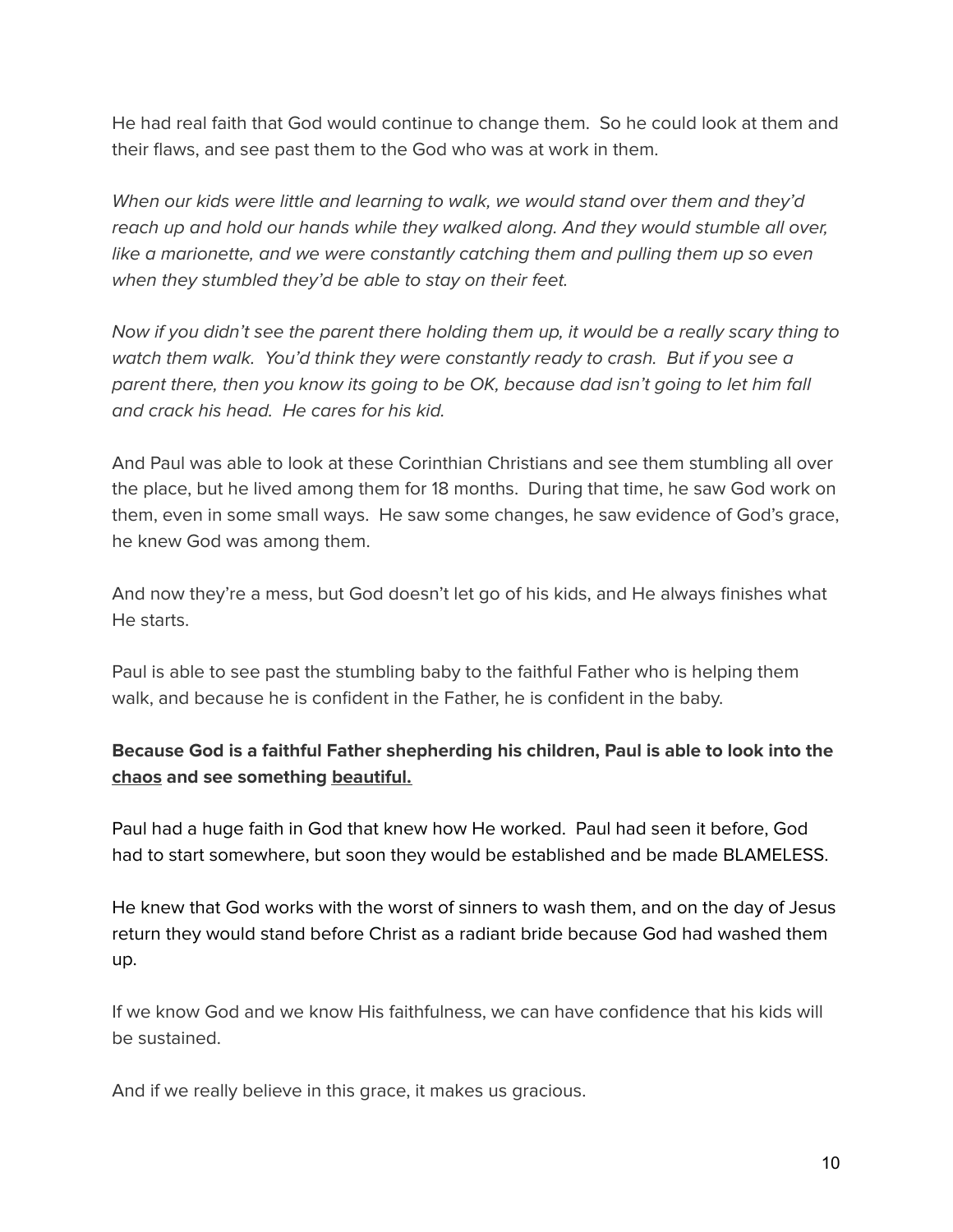We so want this to be a distinctive of people at Grace Road - we are concerned when we see sin in others, or false belief in others, but we are more aware of the grace. We are loving and hopeful and give the benefit of the doubt. We look for God's working in people when all we see on the surface is failure.

I want to be a person like that. And ultimately, it comes from drinking deeply of grace ourselves.

We have to constantly fight off the belief that we are loved and accepted by God because of what we do. We have a bad day and think God hates us, we have a great day and think God must love us now. That's not Gospel Christianity.

Gospel Christianity says we are worse than we know and always in need of a Savior. But we always have one.

And living with that realization makes us more gracious toward others. I can't be an elitist who thinks I'm better than them, I won't be led to distance myself from them. Because I am them. I am the problem as much as they are. I am in need of grace as much as anyone, so I can't think of myself as better than these people in need of grace.

The Gospel says that while its true that we are yet sinners, Christ died for us. God does demand justice and payment for sin. But if you believe, your payment has been made by Christ. God looks, not at us to find a reason to accept us, but looks to the work of Christ. He looks at Christ and because of Christ's work, he pardons us.

If God can love and accept even me because of Christ, surely I can love and accept others because of Christ. Even when the sins and weaknesses are many.

#### **Prayer of Confession**

Adapted from a Prayer entitled "Reconciliation" on page 176 of the prayer book, Prone to Wander by Barbara and Wayne Duguid.

#### Father,

We marvel today that while we were still sinners, Christ died for us. We were rebels and strangers to you, living in outright opposition to your wisdom and grace, yet you loved us, pursued us, and brought us into your family. You not only forgave our many sins but have been patient with us, you've kept us, you've remained true to us when we stumbled